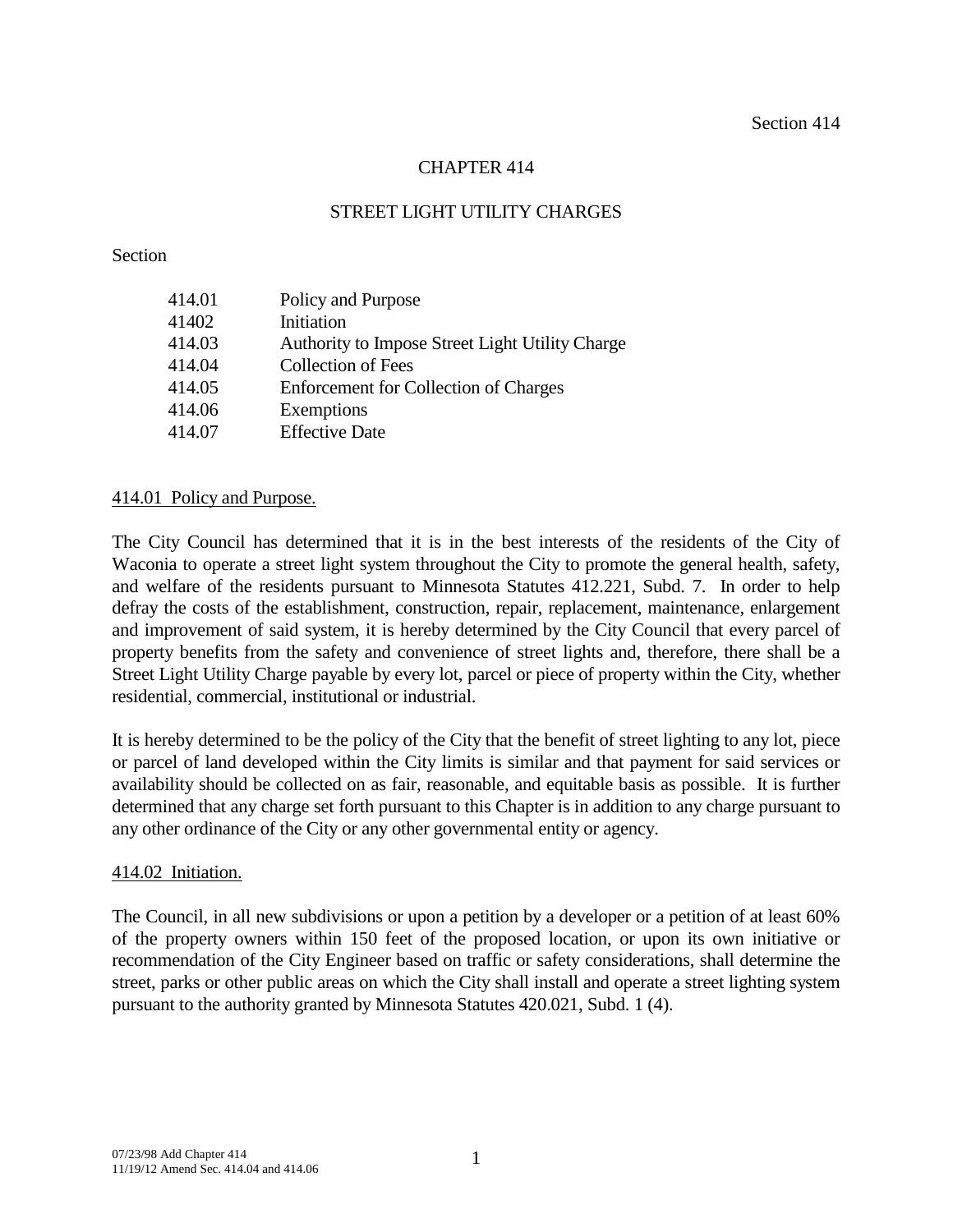# 414.03 Authority to Impose Street Light Utility Charge.

- a. Installation Costs. The cost of installation of the street light system in all new subdivisions shall be included in the cost of required public improvements and may be assessed against the benefiting property owners in accordance with the provisions of Minnesota Statutes, Chapter 429.
- b. Operating Costs. For the purpose of providing funds to defray the cost of maintenance and operation of the street light system, the costs of construction, maintenance and operation of street lights, payment of capital charges represented by bonds, certificates of indebtedness, or otherwise, and the payment of reasonable requirements for replacement and obsolescence thereof, there is hereby levied and assessed upon each lot, parcel of land, building or premises within the City, a monthly street light utility charge determined as provided in this Chapter.

# 414.04 Collection of Fees.

Street Light Utility Charges shall be determined by resolution of the city council and shall be as set forth in Chapter 1100 of the Code. Street Light Utility Charges shall be collected in conjunction with other City utility charges. The Council may prescribe the date and manner of billing, a penalty for failure to pay within the period set for payment, and such other rules and regulations relative to the system as it may deem necessary from time to time.

Residential customers (single and multi-unit) follow a flat rate structure for charges. Commercial, industrial, and institutional accounts shall be calculated based on parcel acreage. Commercial, industrial, and institutional lots and parcels of land that are abutting an owned by the same property owner will be combined and calculated based on all parcel's acreage and will be billed on one utility account. Commercial, industrial, and institutional accounts that are determined to be multitenant buildings because each unit has its own meter and utility account will be assessed a flat rate. Staff will address individual accounts with property owner's to determine if the account qualifies as a multi-tenant building.

The calculation of charges will be prepared with each new account and change in ownership along with the move of any pre-existing utility account.

### 414.05 Enforcement for Collection of Fees.

Any unpaid or delinquent Street Light Utility Charges may be recovered from the occupant or owner of the premises billed therefor in a civil action by the City in any competent jurisdiction or, in the discretion of the City Council, may be certified to the County Auditor as taxes against any such property to be collected and paid over to the City along with other taxes. Either or both of such methods of collection thereof may be pursued by the City until payment in full has been made, and the initiation of one such method of collection shall not be deemed to be an election preventing